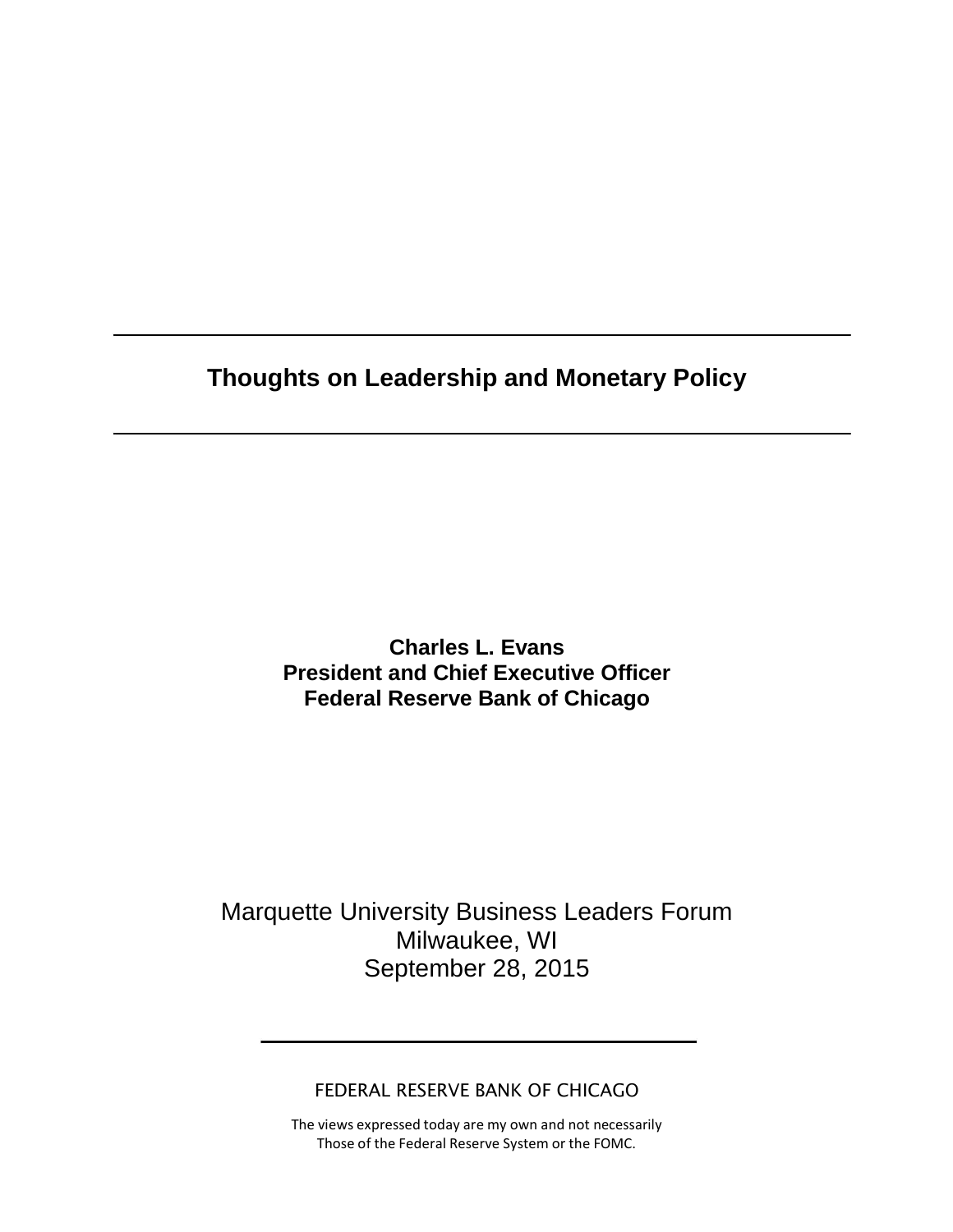# **Thoughts on Leadership and Monetary Policy**

Charles L. Evans President and Chief Executive Officer Federal Reserve Bank of Chicago

## **Introduction**

Good afternoon. Thank you, President Lovell for that kind introduction. Before I begin, I should note that my commentary reflects my own views and does not necessarily represent those of my colleagues on the Federal Open Market Committee (FOMC) or within the Federal Reserve System.

Although my comments today will be about the U.S. economy and current monetary policy challenges that the Federal Reserve faces, I know that this lecture series has been a forum for discussions about leadership. So I would like to motivate my comments today with an observation about how leadership challenges inform my policy analysis. In 2002, a psychologist by the name of Daniel Kahneman won the Nobel Prize in Economics for his work related to the field of behavioral economics.<sup>[1](#page-1-0)</sup> He is the author of a recent book entitled *Thinking, Fast and Slow*. [2](#page-1-1) An overly simplistic synopsis of the book is this: Our minds are wired in complicated ways to solve a variety of problems. Sometimes our quick-reaction brain reaches the right solution, and other times it doesn't. That's when our slower, more thoughtful brain is required to get it right. Recently, I read an interview with Kahneman with the following subtitle: "What would I eliminate if I had a magic wand? Overconfidence."<sup>[3](#page-1-2)</sup> This certainly is food for thought, particularly for leaders.

Given my training, experience and the outstanding analyses by my talented Fed staff, I often feel extremely confident about my monetary policy views. But policy mistakes can and have happened throughout the long history of central banks. With this in mind, I'm constantly asking myself, "What if my policy proposals end up being wrong?" So I try to have a Plan B ready to go. For example, in 2011, in an effort to provide more monetary accommodation, I proposed that the FOMC adopt explicit forward guidance that linked our future policy actions to outcomes for unemployment and inflation. This guidance included a safeguard that said accommodation would be dialed back if it unintentionally kindled unacceptably high inflation. So, the proposal had a Plan B imbedded in it. The FOMC adopted a policy along these lines in 2012. As it turned out, we didn't have to invoke the safeguard, but I still think it played a critical role in the policy's efficacy. I hope you will see similar attempts to provide risk safeguards in my comments today. First, though, I would like to begin with a discussion of the goals of monetary policy.

<span id="page-1-0"></span> $<sup>1</sup>$  In its announcement, the Royal Swedish Academy of Sciences (2002b) cites Kahneman "for having</sup> integrated insights from psychological research into economic science, especially concerning human judgment and decision-making under uncertainty." For further details on his research, see Royal Swedish Academy of Sciences (2002a).<br><sup>2</sup> Kahneman (2011).

<span id="page-1-1"></span>

<span id="page-1-2"></span> $3$  Shariatmadari (2015).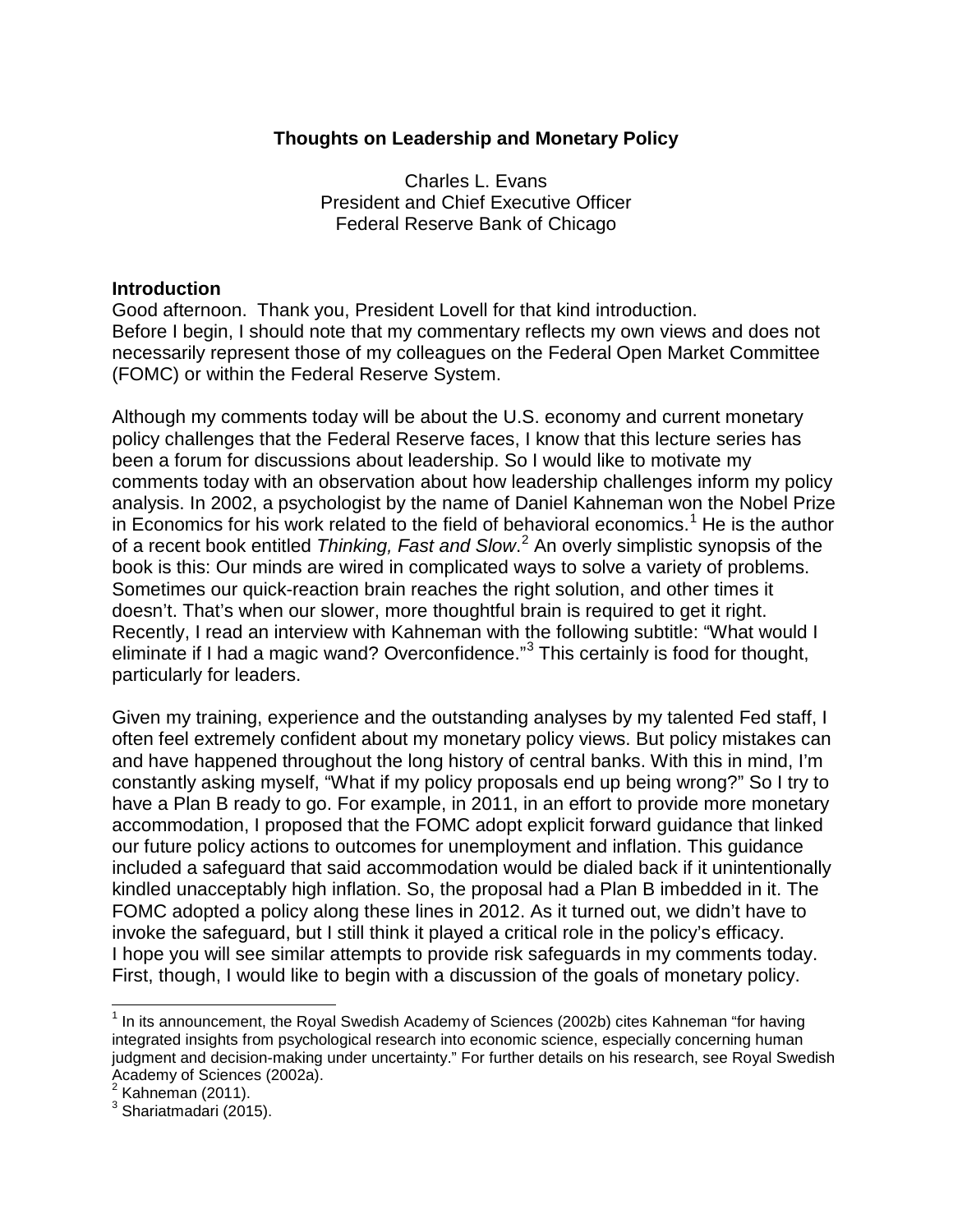## **Goals of Monetary Policy — Are We There Yet?**

Congress has charged the Federal Reserve with fostering financial conditions that achieve stable prices and maximum sustainable employment. These two goals together known as our "dual mandate" — guide the Fed's monetary policy decisions. The FOMC has translated these broadly defined mandates into operational goals. Because the inflation rate over the longer run is primarily determined by monetary policy, the FOMC has the ability to specify a longer-run goal for inflation. Since January 2012, the Committee has set an explicit 2 percent inflation target, measured by the annual change in the Price Index for Personal Consumption Expenditures (PCE).<sup>[4](#page-2-0)</sup> Quantifying the maximum sustainable level of employment is a much more complex undertaking. Many nonmonetary factors — which can vary over time and are hard to measure — affect the structure and dynamics of the labor market. Consequently, the Committee does not set a fixed goal for employment, but instead considers a wide range of indicators to gauge maximum employment.

Nonetheless, FOMC participants do provide their individual views of the longer-run normal level of unemployment that are consistent with the employment mandate. These can be found in the Committee's Summary of Economic Projections (SEP), which are released four times a year and give participants' forecasts of key economic metrics over the next three years and for the longer run.<sup>[5](#page-2-1)</sup> In the most recent SEP, which was released a little over a week ago, the median participant estimated that the normal longrun unemployment rate was  $4.9$  percent.<sup>[6](#page-2-2)</sup> My own assessment is in line with this projection.

Given these operational objectives, how close are we to achieving the dual mandate? There is no doubt that labor markets have improved significantly over the past seven years. Job growth has been quite solid for some time now, and the unemployment rate has declined significantly from its peak of 10 percent in 2009 and currently stands at 5.1 percent — just two-tenths of a percentage point above the median long-run projection. However, a number of other labor market indicators lead me to believe that there still remains some additional resource slack beyond what the unemployment rate alone indicates: Notably, a large number of people who are employed part time would prefer a full-time job; the labor force participation rate is quite low, even after accounting for demographic and other long-running trends; and wage growth has been quite subdued.<sup>[7](#page-2-3)</sup>

My colleagues on the FOMC and I project that over the next three years, the unemployment rate will edge down further and run slightly below its long-run

<span id="page-2-0"></span> $^4$  This was first acknowledged in Federal Open Market Committee (2012). It remains in the most recent statement of our longer-run goals; see Federal Open Market Committee (2015b).<br><sup>5</sup> Specifically, the participants provide their forecasts of real GDP growth, the unemployment rate and

<span id="page-2-1"></span>inflation, along with individual assessments of the appropriate monetary policy that support those forecasts.

<span id="page-2-2"></span> $\frac{6}{6}$  See Federal Open Market Committee (2015a) for the most recent projections.<br>7 See Evans (2014a, 2014b, 2014c, 2015a, 2015b and 2015c).

<span id="page-2-3"></span>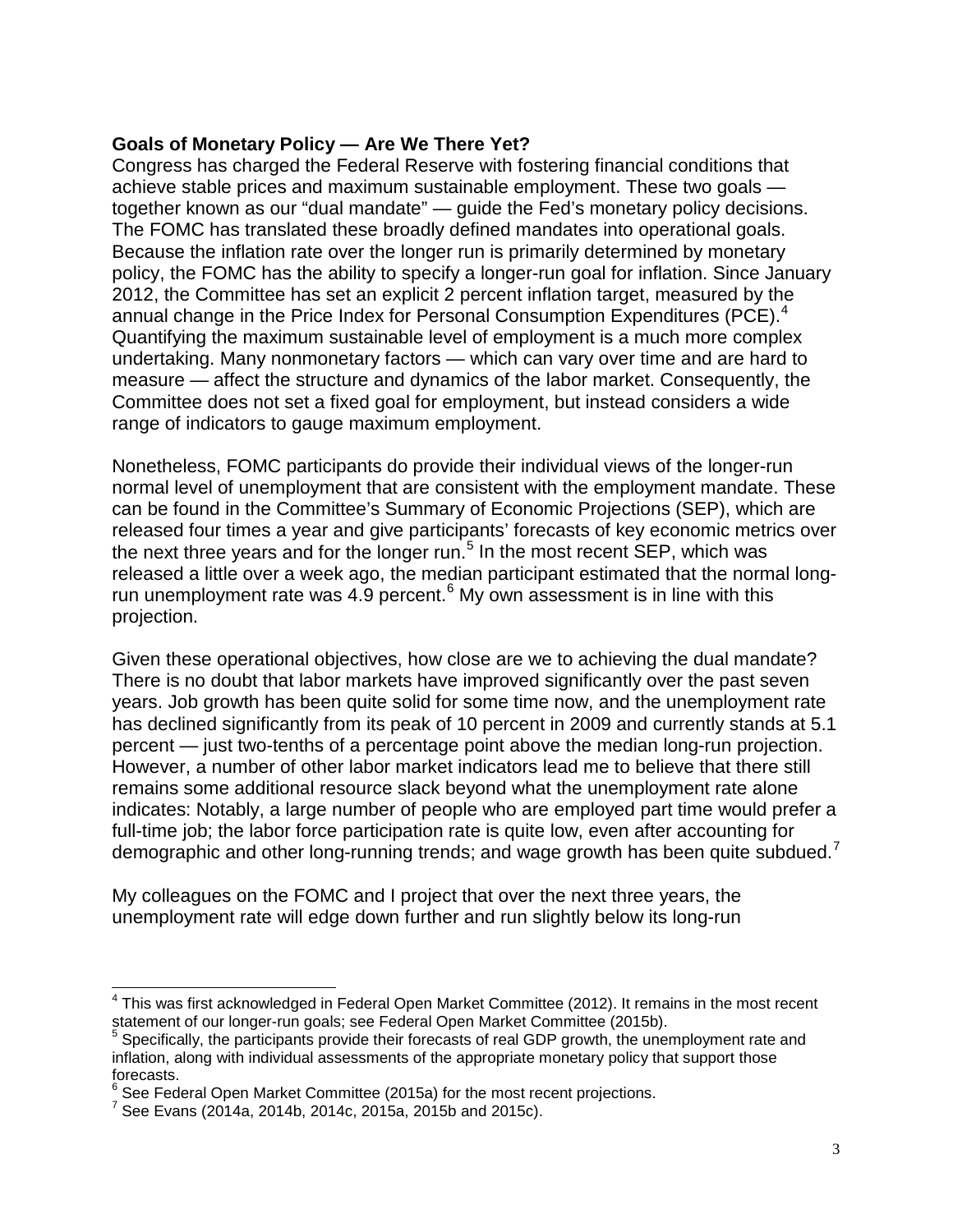sustainable level.<sup>[8](#page-3-0)</sup> I also believe the elements of "extra" labor-market slack I just mentioned will dissipate over that time. What is driving this forecast? Well, gross domestic product (GDP) growth appears to be well positioned to continue at a fairly solid, though not spectacular, pace for some time. In particular, consumer spending looks to be advancing at a healthy rate — supported importantly by the improvements in the job market. We economists sometimes refer to this as "virtuous cyclical dynamics" — more jobs lead to more spending, which in turn leads to more jobs. So, although there are some risks, I am relatively confident that we will reach our employment goal within a reasonable period.

However, I am far less confident about reaching our inflation goal within a reasonable time frame. Inflation has been too low for too long. Core PCE inflation — which strips out the volatile energy and food components and is a good indicator of underlying inflation trends — has averaged just 1.4 percent over the past seven years. This morning, we received another reading. Core PCE inflation over the past 12 months has been just 1.3 percent, while at 0.3 percent, the total PCE price index has barely budged. Most FOMC participants expect inflation to rise steadily from these low levels, coming in just a shade under the Committee's 2 percent target by the end of 2017.  $9$  My own forecast is less sanguine. I expect core PCE inflation to undershoot 2 percent by a greater margin over the next two years than do my colleagues, and reach just below 2 percent only by the end of 2018.

A number of factors inform my inflation forecast. First, low energy prices and the relatively strong dollar continue to generate downward pressure on consumer prices, but these influences are expected to be temporary. Second, putting aside the swings in energy prices and the like, core inflation tends to change quite slowly – particularly when it is at low levels. So low core inflation today tends to be a harbinger of low overall inflation for some time. Third, wage growth has been very subdued, coming in around 2 percent to 2-1/2 percent for the past six years. This is well below the 3 to 3-1/2 percent pace we would expect in an economy growing at its potential with inflation at 2 percent. Although higher wage growth is not necessarily a strong predictor of inflation, it is a good corroborating indicator of underlying inflation trends.

So given these forces holding back inflation, why do I expect it to rise? Additional improvement in the labor market should help boost inflation. Another important determinant of actual inflation is the public's perception of inflationary trends because these views get built into the pricing decisions of businesses and the wage aspirations of workers. Currently, these expectations appear to be higher than actual inflation. So they should help boost inflation once temporary influences dissipate. Furthermore, economic theory tells us that in the long run, inflation is a monetary phenomenon, and

<span id="page-3-0"></span> $^8$  According to the median forecast of latest SEP, the unemployment rate is projected to edge down further next year to 4.8 percent and to remain at that level through the end of 2018.The median forecast for real gross domestic product (GDP) growth is 2.1 percent for 2015. It rises to 2.3 percent in 2016 before gradually edging down to 2 percent (the longer-run estimate of real GDP growth) in 2018 (Federal Open Market Committee, 2015a).

<span id="page-3-1"></span> $9$  In the latest SEP, the median forecast for both core and total PCE inflation is 1.7 percent in 2016, 1.9 percent in 2017, and 2 percent in 2018 (Federal Open Market Committee, 2015a).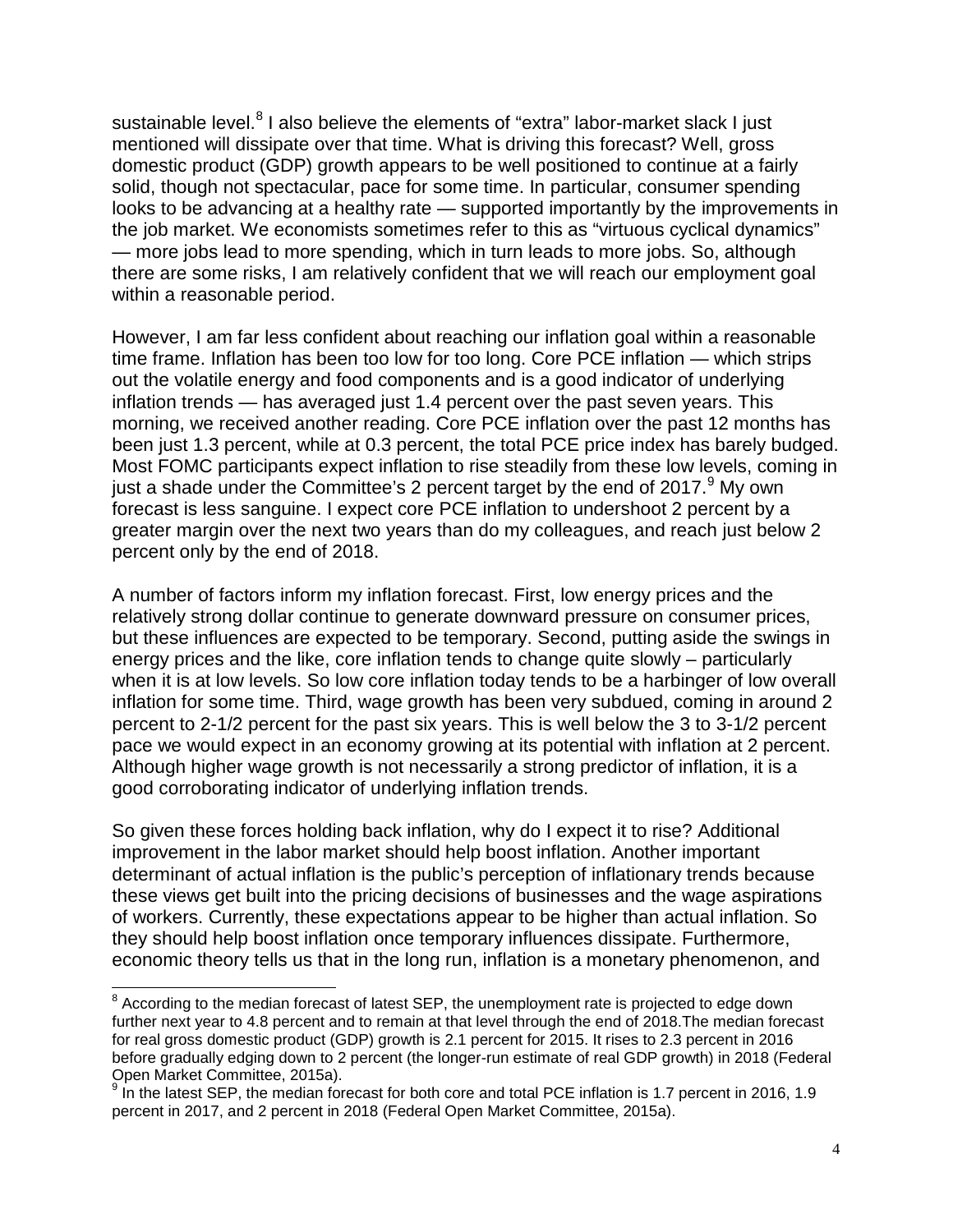my forecast for a gradual rise in inflation critically depends on monetary policy maintaining a highly accommodative stance for some time.

#### **A Risk-Management Approach to Monetary Policy**

I began by noting that effective leaders must use their expertise and good judgment to chart a course for the future, but that they must also guard against overconfidence and have a good Plan B in hand in case obstacles materialize. In determining the best course for monetary policy, I believe the Fed should follow this principle. How does that apply to today's situation?

Currently, there are some downside risks to reaching our maximum employment goal namely, the potential for weak foreign activity to weigh on U.S. growth. But, as I noted earlier, we have made tremendous progress toward this goal. Economic growth appears to have enough momentum that I am fairly confident that we will reach our maximum employment goal within a reasonable time. However, to reiterate, I am far less confident that we can reach our 2 percent inflation target over the medium term because of a number of important downside risks to the inflation outlook.

With prospects of slower growth in China and other emerging market economies, low energy and import prices could exert downward pressure on inflation longer than I anticipate. In addition, while many survey-based measures of long-term inflation expectations have been relatively stable in recent years, we shouldn't take them as confirmation that our 2 percent target is assured. In fact, some survey measures of inflation expectations have ticked down in the past year and a half. Furthermore, financial market-based measures of inflation compensation have moved quite low in recent months. These could reflect either lower expectations of inflation or a heightened concern for the economic conditions that are associated with low inflation. Adding to my unease is anecdotal evidence: I talk to a wide range of business contacts, and none of them are mentioning rising inflationary or cost pressures. None of them are planning for higher inflation.

How does this asymmetric assessment of risks to achieving the dual mandate goals influence my view of the most appropriate path for monetary policy over the next three years? It leads me to conclude that a later liftoff and a gradual subsequent approach to normalizing monetary policy best position the economy for the potential challenges ahead.

Before raising rates, I would like to have more confidence than I do today that inflation is indeed beginning to head higher. Given the current low level of core inflation, some evidence of true upward momentum in actual inflation is critical to this assessment. I believe that it could well be the middle of next year before the headwinds from lower energy prices and the stronger dollar dissipate enough so that we begin to see some sustained upward movement in core inflation. After liftoff, I think it would be appropriate to raise the target interest rate very gradually. This would give us sufficient time to assess how the economy is adjusting to higher rates and the progress we are making toward our policy goals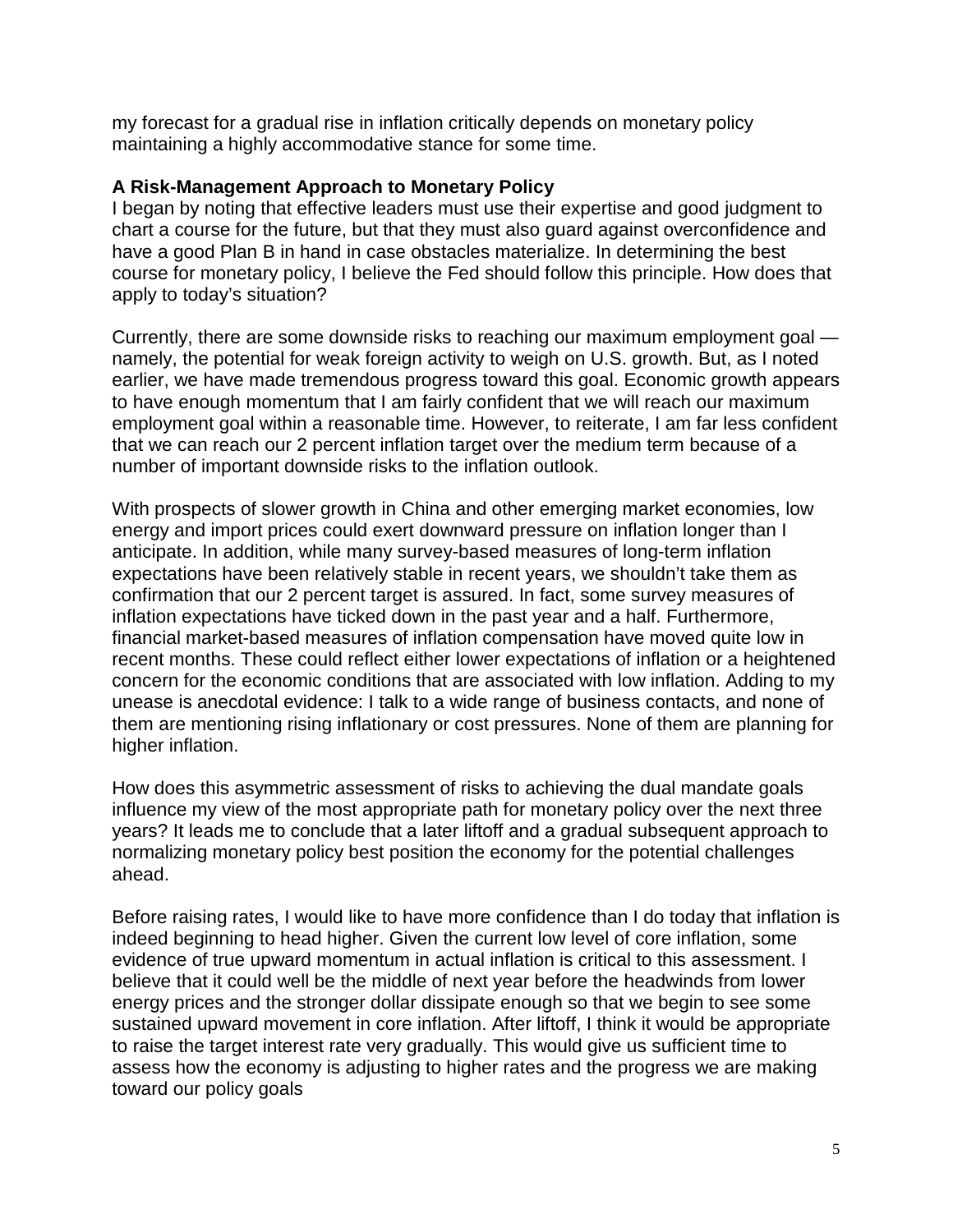Overall, my view of appropriate policy is somewhat more accommodative than what is represented by the median of the FOMC's well-known "dot plot." This is the chart that shows FOMC participants' views of the appropriate target federal funds rate by the end of each year in our forecast period and over the longer run. Most of my colleagues think that it will be appropriate to raise the target federal funds rate sometime this year and then slowly increase it to a bit under  $3-1/2$  percent by the end of 2018.<sup>[10](#page-5-0)</sup> On average, this path is consistent with the target federal funds rate increasing by 25 basis points at every other FOMC meeting over the next three years. This is certainly a gradual path by historical standards — even slower than the measured pace of increases over the 2004–06 tightening cycle, which was 25 basis points per meeting.

As I said, I think policy should be somewhat more accommodative than the course of action suggested by the median forecasts of the latest SEP. In my view, such an extrapatient approach is warranted for several reasons. And you will see that my logic reflects my risk-management approach to monetary policy.

First, after several years of below-target inflation performance and in light of the downside risks to the inflation outlook, appropriate policy should provide enough accommodation to generate a reasonable likelihood that inflation in the future would moderately exceed 2 percent. Aggressive pursuit of achieving our 2 percent target sooner rather than later does indeed open the possibility of modestly overshooting 2 percent. But this is not as heretical as it might first appear. After all, this is a consequence of having a symmetric inflation target: It is difficult to average 2 percent inflation over the medium term if the track record and near-term projections of inflation are all less than 2 percent.

Furthermore, maintaining credibility is key to effective policy. Thus, policy needs to validate our claim that we aim to achieve our 2 percent inflation target in a symmetric fashion. Failure to defend our inflation goal from when we are considerably below target may weaken the credibility of this claim. The public could begin to mistakenly believe that 2 percent inflation is a ceiling — and not a symmetric target. As a result, expectations for average inflation could fall, lessening the upward pull on actual inflation and making it even more difficult for us to achieve our target.

Second, consider the other policy mistakes we could make. One possibility is that we begin to raise rates only to learn that we have misjudged the strength of the economy or the upward tilt in inflation. In order to put the economy back on track, we would have to cut interest rates back to zero and possibly even resort to unconventional policy tools, such as more quantitative easing.<sup>[11](#page-5-1)</sup> I think quantitative easing has been effective, but it clearly is a second-best alternative to traditional policy. This scenario is not merely

<span id="page-5-0"></span> $10$  Specifically, the median projected path for the target federal funds rate is 0.4 percent at the end of 2015; 1.4 percent at the end of 2016; 2.6 percent at the end of 2017; and 3.4 percent at the end of 2018. The median projection for the longer-run level of the federal funds rate is 3.5 percent (Federal Open Market Committee, 2015a).

<span id="page-5-1"></span><sup>&</sup>lt;sup>11</sup> For more about the quantitative easing programs (also referred to as large-scale asset purchases) and the rationale behind them, see Board of Governors of the Federal Reserve System (2015).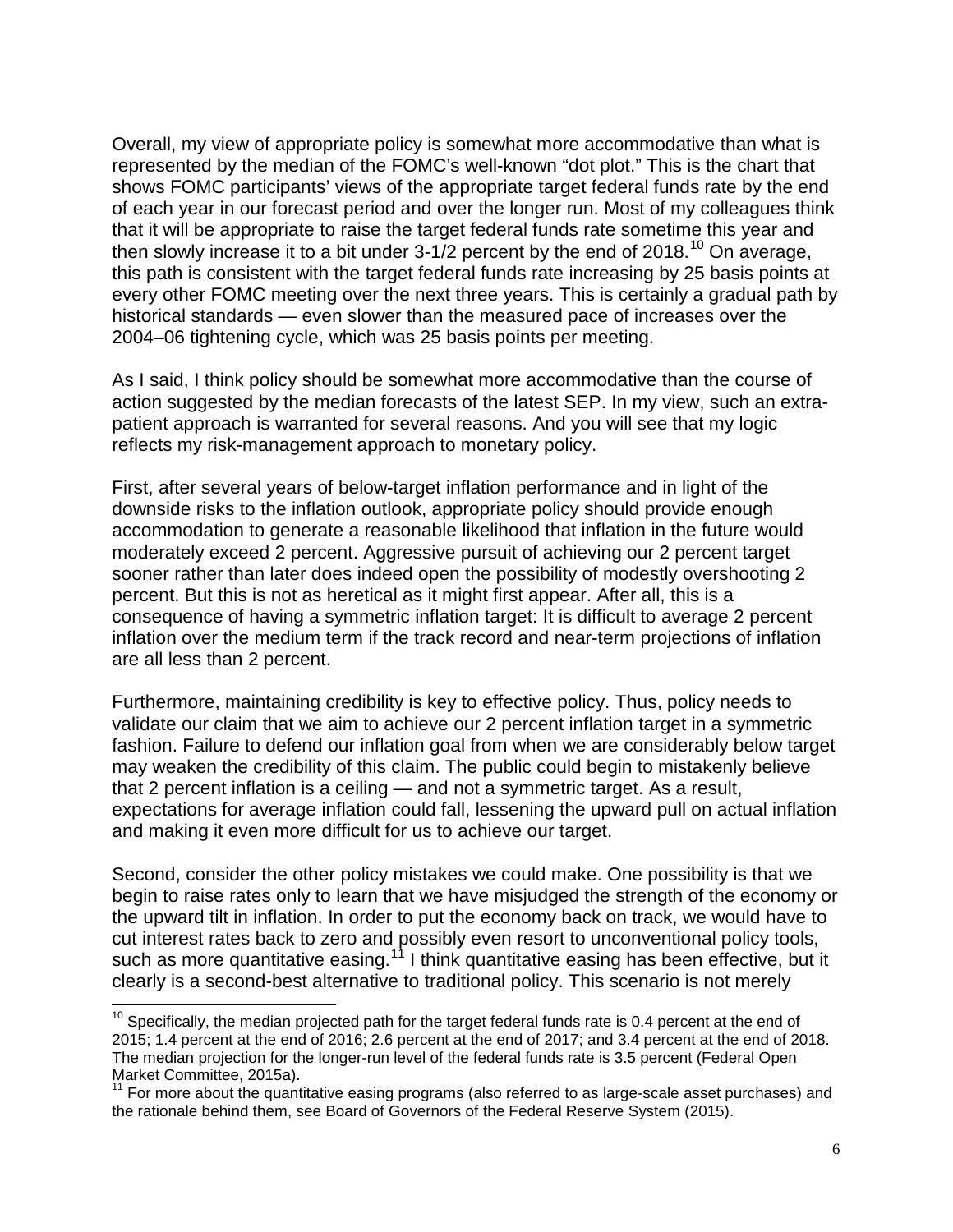hypothetical. Just consider the recent challenges experienced in Europe and Japan. Policymakers tried to raise rates from their lower bounds; but faced with faltering demand, they were forced to reverse course and deploy nontraditional tools more aggressively than before. And we all know the subsequent difficulties Europe and Japan have had in rekindling growth and inflation. So I see substantial costs to premature policy normalization.

An alternative potential policy mistake is that sometime during the gradual policy normalization process, inflation begins to rise too quickly. Well, we have the experience and the appropriate tools to deal with such an outcome. Given how slowly underlying inflation would likely move up from the current low levels, we probably could keep inflation in check with only moderate increases in interest rates relative to current forecasts. And given how gradual the projected rate increases are in the latest SEP, the concerns being voiced about the risks of rapid increases in policy rates if inflation were to pick up seem overblown.

Furthermore, as I just outlined, there is no problem in moderately overshooting 2 percent. After several years of inflation being too low, a modest overshoot simply would be a natural manifestation of the Federal Reserve's symmetric inflation target. Moreover, such an outcome is not likely to raise the public's long-term inflation expectations either — just look at how little these expectations appear to have moved with persistently low inflation readings over the past several years. So, I see the costs of dealing with the emergence of unexpected inflation pressures as being manageable.

All told, I think the best policy is to take a very gradual approach to normalization. This would balance both the various risks to my projections for the economy's most likely path and the costs that would be involved in mitigating those risks.

# **Effective Communications Is a Critical Policy Tool**

In my remarks today, I stressed the need for the FOMC to follow interest rate policies that credibly demonstrate its commitment to a symmetric inflation target. As I noted earlier, one of the channels through which monetary policy affects the economy is through its influence on the public's expectations about inflation and economic activity. Accordingly, a critical component of monetary policy is to effectively communicate how we aim to achieve our long-run goals and strategies.

Policymakers must clearly describe how their views on the appropriate path for monetary policy will help generate outcomes for employment and inflation that are consistent with achieving the mandated goals within a reasonable time frame. Moreover, they must demonstrate they have appropriately considered the risks to their outlooks on the economy. I hope I have done that for you today by laying out my forecast for the economy and what I consider to be the appropriate path for policy.

We also need to be clear about how monetary policymakers will react to new data as the economy evolves. We talk a lot about data dependence, but what does that really mean? To me, it involves the following: 1) evaluating how the new information alters the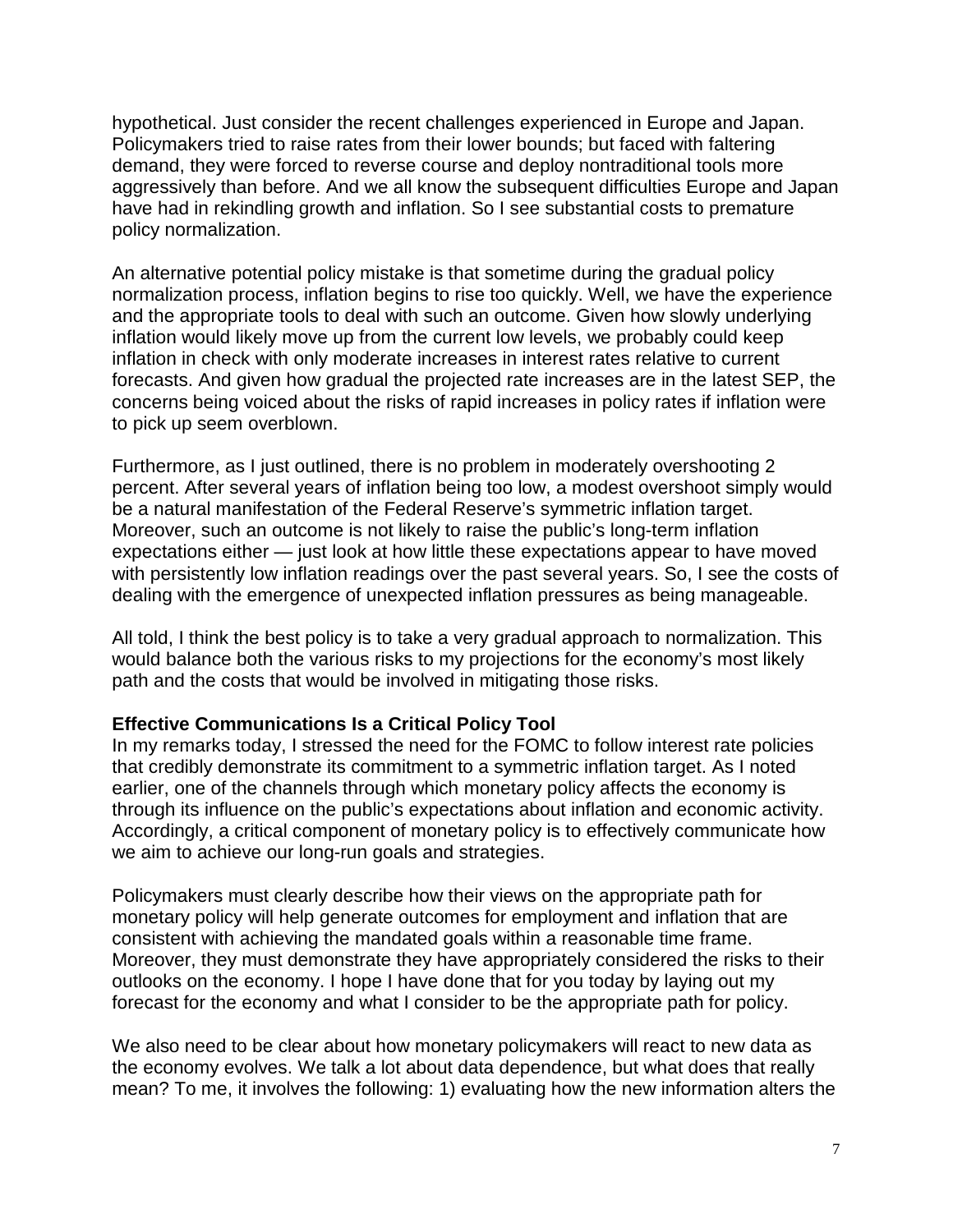outlook and the assessment of risks around that outlook; and 2) adjusting my expected path for policy in a way that keeps us on course to achieve our dual mandate objectives in a timely manner. So, if in the coming months inflation rises more quickly than I currently anticipate and appears to be headed to undesirably high levels, then I would argue to tighten financial conditions sooner and more aggressively than I presently do. If instead inflation headwinds persist, I would advocate a more gradual approach to normalization than I currently envision. In either case, my policy forecasts would change and I would explain how and why they did.

Such communication helps clarify our reaction to new information — the so-called Fed reaction function you hear financial market analysts talk about. This in turn makes it easier for households and businesses to plan for the future. Such transparency is a key feature of goal-oriented, accountable monetary policy.

# **Conclusion**

In summary, regardless of when we begin to normalize policy rates, I believe that the rate increases should be gradual —both from the point of view of my baseline outlook for the economy and from a perspective where I have weighed the risks and potential costs of policy missteps. As we manage this next phase for monetary policy, it remains essential that we carefully articulate the rationale for our policies. This would ensure that monetary policy is transparent, accountable and effective.

Thank you.

# **References**

Board of Governors of the Federal Reserve System, 2015, "What are the Federal Reserve's large-scale asset purchases?," *Current FAQs*, January 16, available at [http://www.federalreserve.gov/faqs/what-are-the-federal-reserves-large-scale-asset](http://www.federalreserve.gov/faqs/what-are-the-federal-reserves-large-scale-asset-purchases.htm)[purchases.htm.](http://www.federalreserve.gov/faqs/what-are-the-federal-reserves-large-scale-asset-purchases.htm)

Evans, Charles L., 2015a, "Exercising caution in normalizing monetary policy," speech, Swedbank Global Outlook Summit, Stockolm, May 18, available at [https://www.chicagofed.org/publications/speeches/2015/05-15-exercising-caution-in](https://www.chicagofed.org/publications/speeches/2015/05-15-exercising-caution-in-normalizing-monetary-policy)[normalizing-monetary-policy.](https://www.chicagofed.org/publications/speeches/2015/05-15-exercising-caution-in-normalizing-monetary-policy)

Evans, Charles L., 2015b, "Risk management in an uncertain world," speech, London, March 25, available at [https://www.chicagofed.org/publications/speeches/2015/03-25-](https://www.chicagofed.org/publications/speeches/2015/03-25-2015-risk-manangement-uncertain-world-charles-evans-london) [2015-risk-manangement-uncertain-world-charles-evans-london.](https://www.chicagofed.org/publications/speeches/2015/03-25-2015-risk-manangement-uncertain-world-charles-evans-london)

Evans, Charles L., 2015c, "Low inflation calls for patience in normalizing monetary policy," speech, Lake Forest-Lake Bluff Rotary Club, Lake Forest, IL, March 4, available at [https://www.chicagofed.org/publications/speeches/2015/03-04-low-inflation-calls-for](https://www.chicagofed.org/publications/speeches/2015/03-04-low-inflation-calls-for-patience-lake-forest-lake-bluff-rotary-charles-evans)[patience-lake-forest-lake-bluff-rotary-charles-evans.](https://www.chicagofed.org/publications/speeches/2015/03-04-low-inflation-calls-for-patience-lake-forest-lake-bluff-rotary-charles-evans)

Evans, Charles L., 2014a, "Monetary policy normalization: If not now, when?," speech, BMO Harris and Lakeland College Economic Briefing, Plymouth, WI, October 8,